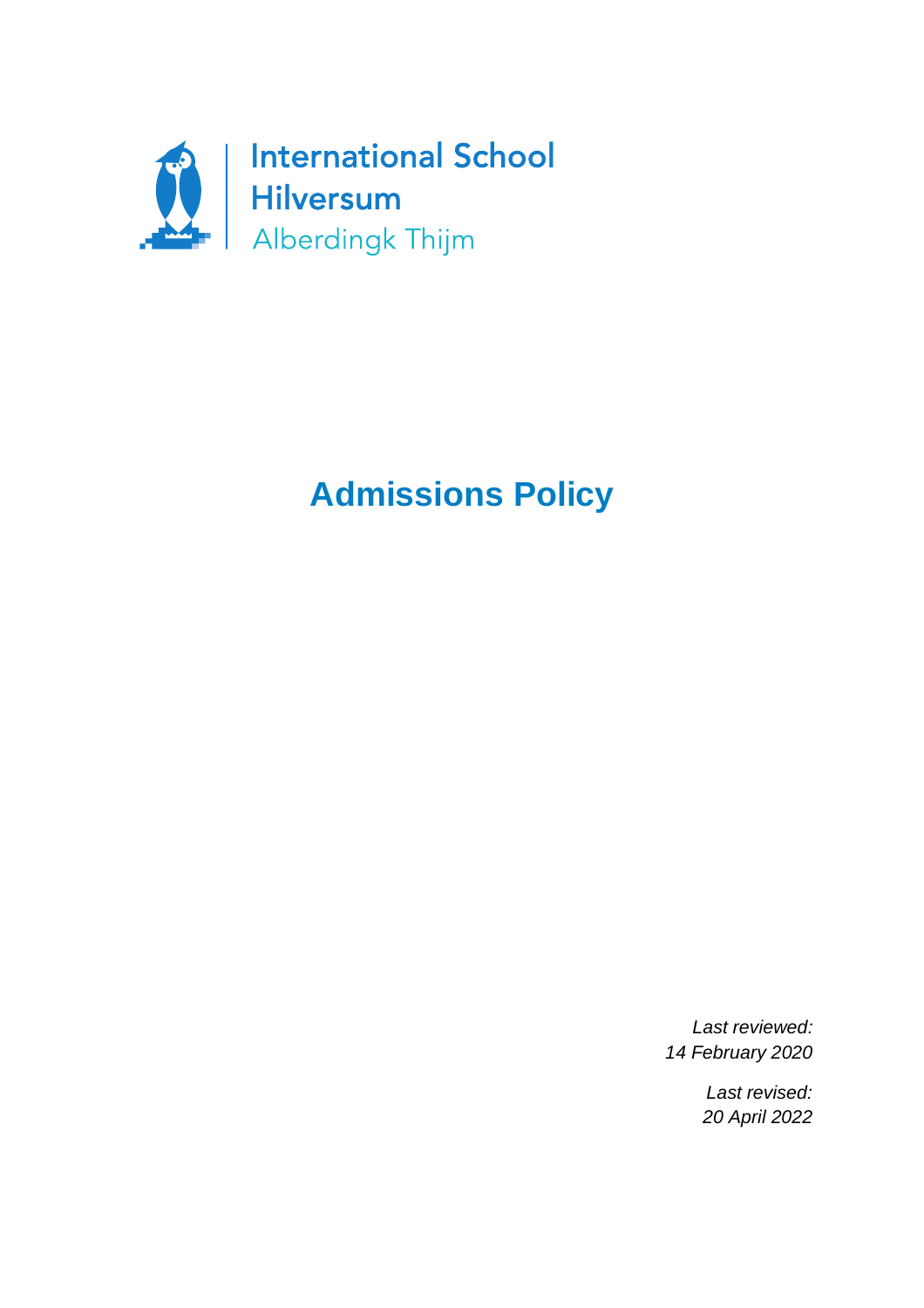

# **Table of Contents**

| 1.                                                                        |      |                                                                                |  |  |
|---------------------------------------------------------------------------|------|--------------------------------------------------------------------------------|--|--|
| 2.                                                                        |      |                                                                                |  |  |
| 3.                                                                        |      |                                                                                |  |  |
| 4.                                                                        |      |                                                                                |  |  |
|                                                                           | 4.1. | Admissions to the Primary Years Programme and International Stream Secondary 4 |  |  |
|                                                                           | 4.2. |                                                                                |  |  |
| 5.                                                                        |      |                                                                                |  |  |
| 6.                                                                        |      |                                                                                |  |  |
| 7.                                                                        |      |                                                                                |  |  |
| 8.                                                                        |      |                                                                                |  |  |
|                                                                           | 8.1. |                                                                                |  |  |
| 9.                                                                        |      |                                                                                |  |  |
|                                                                           | 9.1. |                                                                                |  |  |
|                                                                           | 9.2. |                                                                                |  |  |
|                                                                           | 9.3. |                                                                                |  |  |
|                                                                           |      |                                                                                |  |  |
|                                                                           |      |                                                                                |  |  |
| Appendix: Admissions Status (through Open Apply) for International Stream |      |                                                                                |  |  |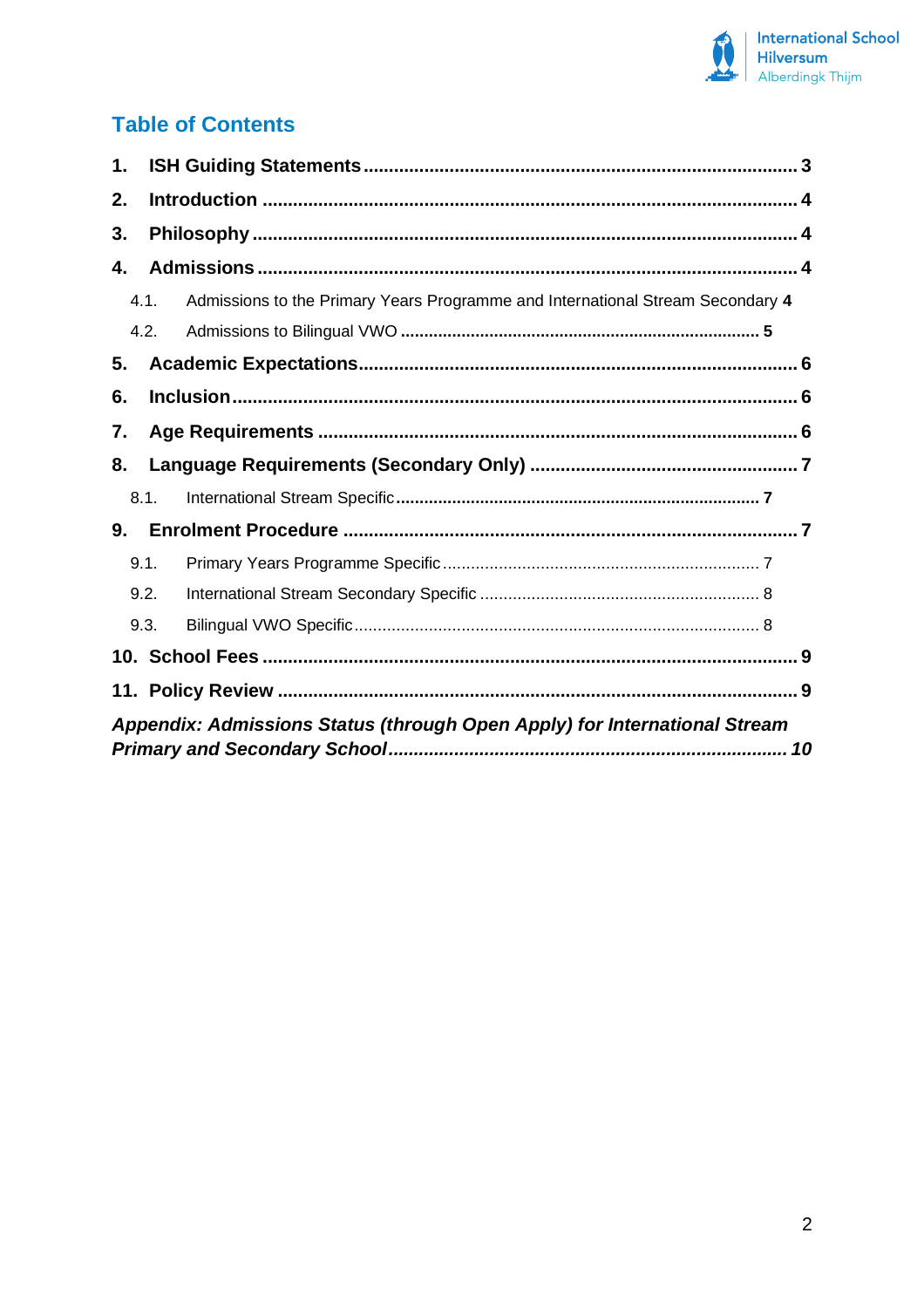

## <span id="page-2-0"></span>**1. ISH Guiding Statements**

# **Mission** Learning through Diversity

# **Vision**

*Integrity - Compassion – Ethics*

We are a school that celebrates learning through diversity; striving to develop academically skilled, resilient and reflective individuals. Students are encouraged to discover a personal vision and a strong set of values through student-driven action that recognises the need to act in a principled way and with empathy.

We offer a supportive and safe environment that provides the whole school community with the opportunity to embrace challenges and contribute positively. We are optimistic and inspired to become responsible content creators and in this we are thinkers and makers, not just followers. Integrity, compassion and ethical choices are the drivers of our decision making.

# **Values**

| We believe in time prioritised to allow for We model healthy relationships in our<br>deeper thinking | welcoming, inclusive community                                |  |  |
|------------------------------------------------------------------------------------------------------|---------------------------------------------------------------|--|--|
| We build<br>environments that encourage sustainable our learning<br>choices                          | physical and virtual We take principled action as a result of |  |  |
| We have high academic expectations to We develop critical thinking                                   | and                                                           |  |  |
| facilitate exceptional outcomes                                                                      | learning through routines                                     |  |  |
| We question, explore and transfer We encourage a risk-taking mindset                                 | learning                                                      |  |  |
| knowledge through language and that embraces all                                                     | as                                                            |  |  |
| process learning                                                                                     | opportunities for development                                 |  |  |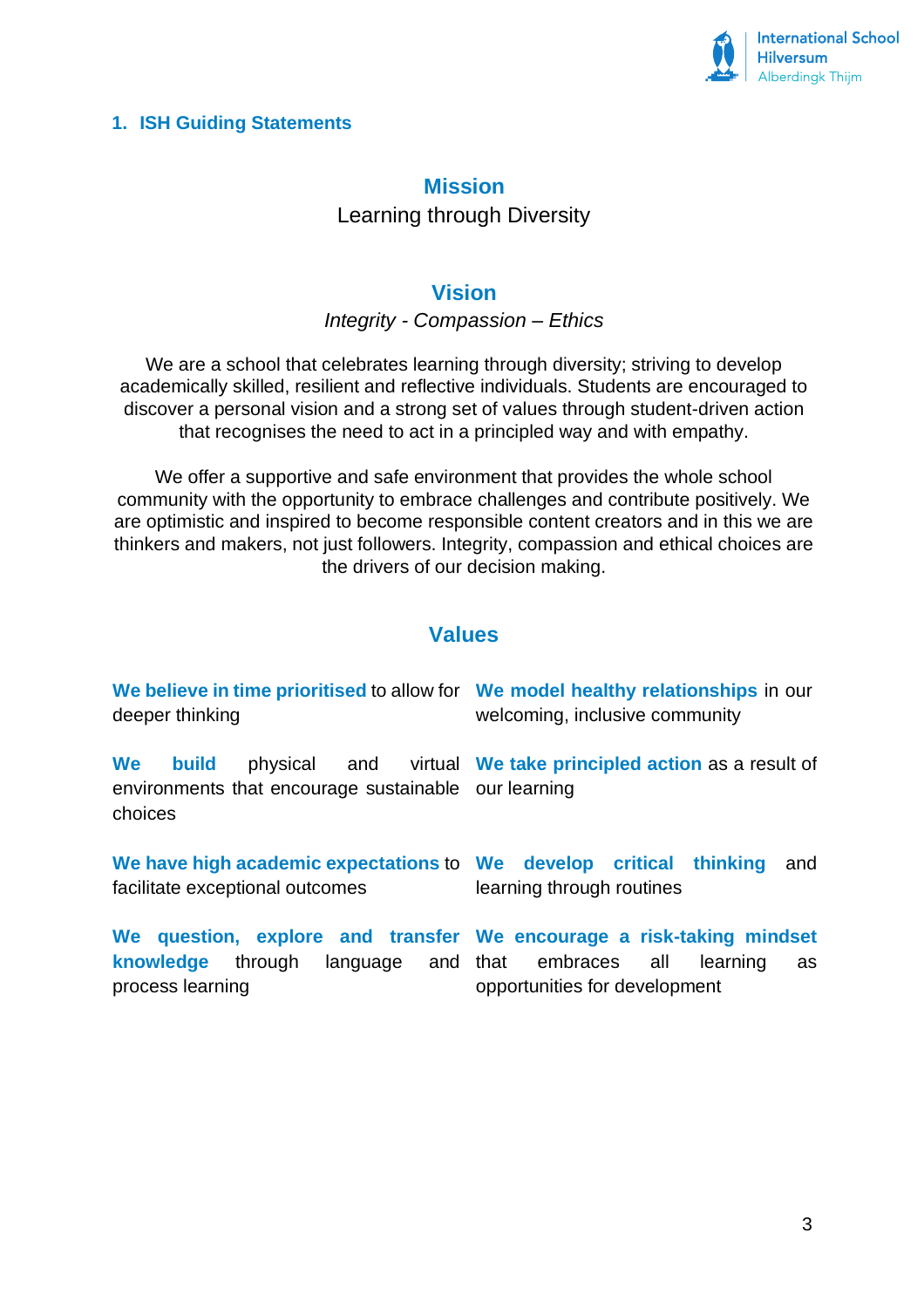

# <span id="page-3-0"></span>**2. Introduction**

This policy describes the conditions for the admissions procedure to the whole school and it is designed to provide clarity to families seeking admission to our school. In keeping with GDPR guidance, we treat all enquiries and applications with discretion, and we will not share any personal information with a third party without the express permission of the applicant's parents/legal guardians.

#### <span id="page-3-1"></span>**3. Philosophy**

The International School Hilversum (ISH) is an International Baccalaureate (IB) World School, providing quality international education in English for children from Kindergarten to Grade 12. Our Mission statement *'Learning through Diversity'* sits at the core of our thinking and strategic planning. Our vision states that *integrity, compassion* and *ethical choices* are the drivers of all our decision making. We welcome students from all over the world, regardless of gender, race or religion.

Our International Stream is open to (Dutch) expats. For the Bilingual (Internationaal Tweetalig) VWO Stream, we welcome Dutch native speaking students from the local community.

As a long-standing accredited [IB](https://www.ibo.org/benefits/learner-profile/) World School, we embrace the ideals as described in the IB [Learner Profile.](https://www.ibo.org/benefits/learner-profile/) It is an expectation of the school, that both the applicant and his or her parents/legal guardians embrace the principles of the [IB Mission Statement](https://www.ibo.org/about-the-ib/mission/#:~:text=The%20International%20Baccalaureate%C2%AE%20aims,through%20intercultural%20understanding%20and%20respect.) and those of the ISH (see Chapter 1 of this policy). The applicant should acquaint him or herself with the IB Learner Profile and be prepared to be held accountable to the principles of that document.

#### <span id="page-3-2"></span>**4. Admissions**

The conditions of entry to the Primary Years Programme (PYP), Middle Years Programme (MYP) and Diploma Programme (DP) are governed by the availability of space at the appropriate grade level, the school's ability to meet each student's needs and the student's ability to fulfil the programme requirements. The school is also bound by the conditions laid down by and the agreements made with the Dutch Ministry of Education.

#### <span id="page-3-3"></span>*4.1.Admissions to the Primary Years Programme and International Stream Secondary*

Access to international education is permitted for:

- Students with a non-Dutch passport where one or both of the parents/legal guardians are temporarily employed in The Netherlands;
- Students of Dutch nationality who have been educated (in English) outside the Netherlands for a period of two years or more;
- Students whose parents/legal guardians are intending to move abroad within the coming two years and who can therefore demonstrate a particular need for international education;
- In addition, where spaces are limited, we will give priority to students who have no viable alternative upon arrival in the country. Hence students arriving from abroad are prioritised over students who are already at school or have access to Dutch education.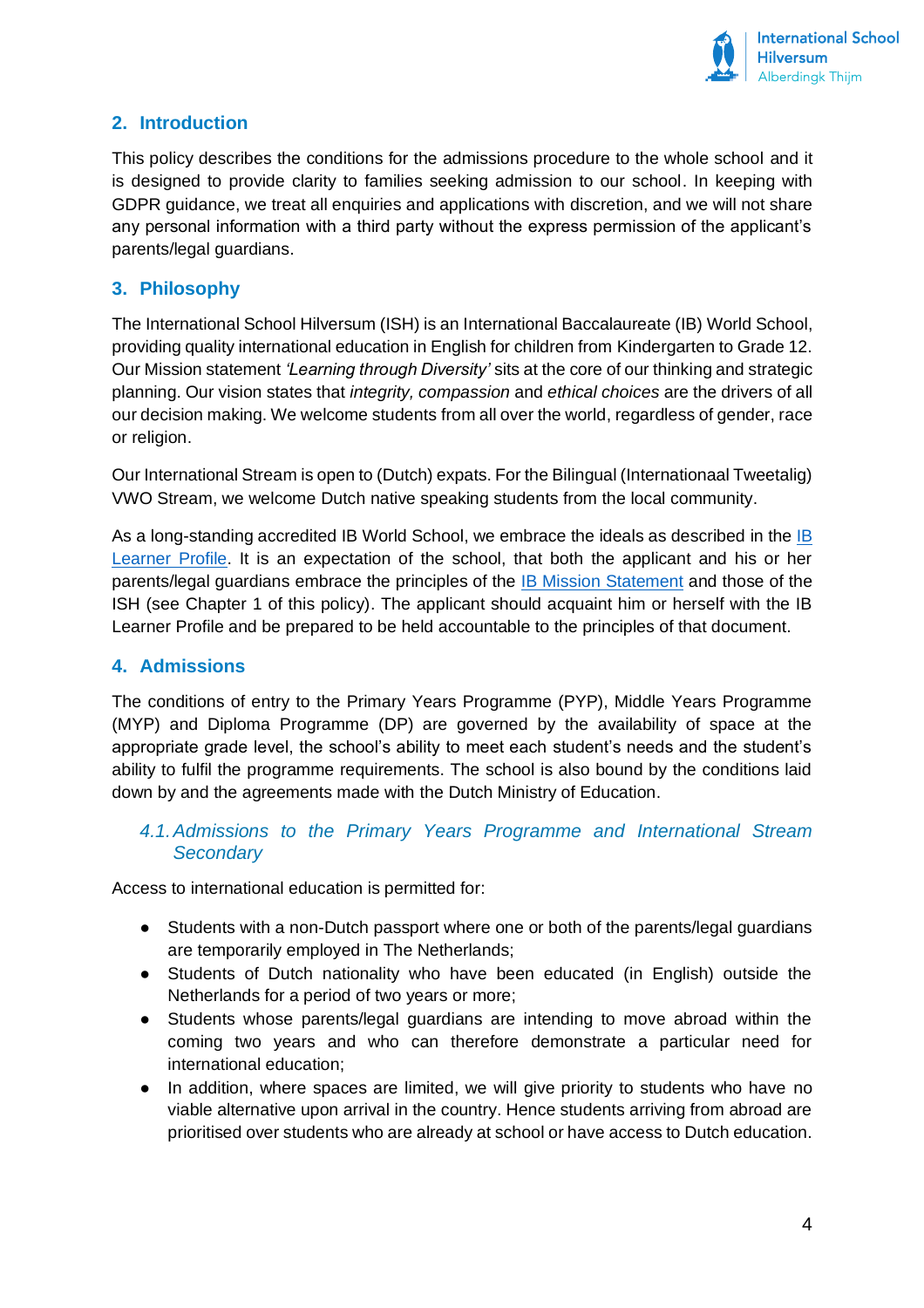

All PYP students are re-assessed for a second time as to their eligibility to continue on into Secondary international education.

When carrying out the admissions process, we try to be fair to all parties. However, as an international school, we must give priority to certain categories of students. As a guideline we set ourselves the following list of priorities:

- 1. Emergency cases, where a family may be forced out of a country through civil conflict or natural disaster;
- 2. Students, from our own PYP Grade 5, that qualify according to one of the criteria listed above;
- 3. International students that need to find a school in the Netherlands and are unable to access the national system;
- 4. Qualifying siblings of students currently in the school and children of staff;
- 5. Students transferring from another international school in the Netherlands who have moved into the region and/or have other extenuating circumstances (only in consultation with the student's current school);
- 6. All other qualifying applicants.

Parents/legal guardians must be aware that the application procedure is often a complex affair, where applications are held up for any number of reasons and other applications move in front of them. For this reason, we cannot guarantee that we will be able to deal with all applications in strict chronological order. Although we do try to be as fair as we can, the ISH does reserve the right to make its own choices on applications and may choose to fast track certain applications at its own discretion.

#### <span id="page-4-0"></span>*4.2.Admissions to Bilingual VWO*

The Bilingual VWO (Internationaal Tweetalig) stream accommodates local Dutch students who leave Dutch primary education with a VWO advice. In addition, the student is a native Dutch speaker, has a Dutch passport and is from the local community.

The Bilingual Stream is taught in English for a large proportion of the time and Latin is taught as an extra challenge. The MYP has an emphasis on both collaboration and self-management skills. The challenge for young students in this type of education is demanding and does not suit all learners. Where the school deems it necessary, students who apply for the Bilingual Stream may be invited for an interview with the school prior to acceptance.

To join the Bilingual Stream any time other than the first year of Secondary School, the student must meet the criteria above and currently be studying at a compatible level (including Latin). For a Bilingual Stream student to enter the Diploma Programme, the successful completion of VWO 4 is a minimum requirement. The chosen higher-level subjects will need a minimum of a 7.5 grade on a scale of 1 to 10. In these cases, an intake interview is an essential part of the admissions process. For students already attending the ISH, a successful completion of Grade 10 is required, that meets the requirements stated in the school's Promotional Guidelines Policy.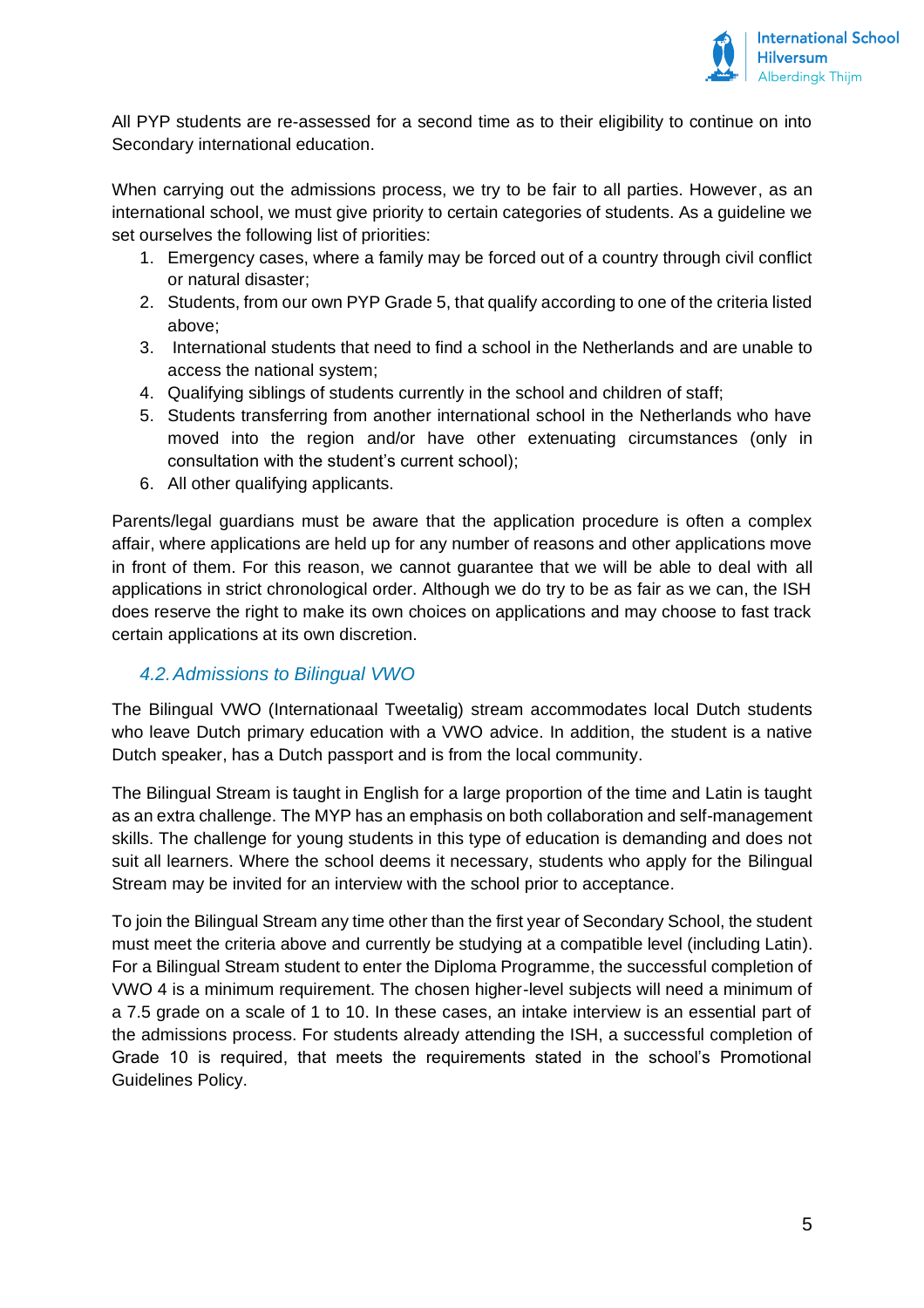

# <span id="page-5-0"></span>**5. Academic Expectations**

Admission to the school is open to students who can profit from a challenging, international (university preparatory) education offered in the English language. The ISH aims to guide its students towards the IB Diploma. Therefore, the academic programme is demanding, with a strong language component. Almost all students enter colleges, universities or other higher educational training programmes after graduation. Students applying for the Diploma Programme will have to indicate through previous achievement their ability to cope with rigorous academic work. The ISH offers the full Diploma Programme only.

#### <span id="page-5-1"></span>**6. Inclusion**

As a school that celebrates diversity, we offer admission to students with certain learning challenges or physical disabilities. The nature and severity of each individual case will be measured against our available facilities and resources.

Upon registration, the student's parents/legal guardians must report any (diagnosed) need for learning support. This is in the best interest of the student and enables the school to provide learning support within the scope of the school's resources. Failure to report an already diagnosed need for learning support on the registration form may result in de-registration from the school. Parents/legal guardians can be asked to make documents and reports available to the school at the time of registration so that supportive measures can be implemented where required.

#### <span id="page-5-2"></span>**7. Age Requirements**

Amongst other things, students are placed according to their age. Exceptions to this rule are rarely made and only upon careful evaluation of the applicant by the admissions team.

|                          | <b>International School Hilversum</b>                 |                     |                                |                  |                    |
|--------------------------|-------------------------------------------------------|---------------------|--------------------------------|------------------|--------------------|
| Age<br><b>Guidelines</b> | <b>Bilingual VWO</b><br>(Internationaal<br>Tweetalig) | <b>IB Programme</b> | International<br><b>Stream</b> | <b>NL</b>        | <b>UK</b><br>(Eng) |
| Turns 5                  |                                                       |                     | Kg1                            | Groep 1          |                    |
| Turns <sub>6</sub>       |                                                       | <b>PYP</b>          | Kg <sub>2</sub>                | Groep 2          | Year 1             |
| Turns <sub>7</sub>       |                                                       |                     | Grade 1                        | Groep 3          | Year <sub>2</sub>  |
| Turns 8                  |                                                       |                     | Grade 2                        | Groep 4          | Year 3             |
| Turns 9                  |                                                       |                     | Grade 3                        | Groep 5          | Year 4             |
| Turns 10                 |                                                       |                     | Grade 4                        | Groep 6          | Year 5             |
| Turns 11                 |                                                       |                     | Grade 5                        | Groep 7          | Year <sub>6</sub>  |
| Turns 12                 |                                                       |                     | Grade 6                        | Groep 8          | Year 7             |
| Turns 13                 | IT7                                                   |                     | Grade 7                        | VWO <sub>1</sub> | Year <sub>8</sub>  |
| Turns 14                 | IT <sub>8</sub>                                       | <b>MYP</b>          | Grade 8                        | VWO <sub>2</sub> | Year 9             |
| Turns 15                 | IT <sub>9</sub>                                       |                     | Grade 9                        | VWO <sub>3</sub> | Year 10            |
| Turns 16                 | <b>IT10</b>                                           |                     | Grade 10                       | VWO <sub>4</sub> | Year 11            |
| Turns 17                 | <b>IT11</b>                                           | DP <sub>1</sub>     | Grade 11                       | VWO <sub>5</sub> | Year 12            |
| Turns 18                 | IT12                                                  | DP <sub>2</sub>     | Grade 12                       | VWO <sub>6</sub> | Year 13            |

In the Primary School, students must be between the ages of 4 and 11. When starting Grade 1, children must be 6 by October 1st of the year of admission.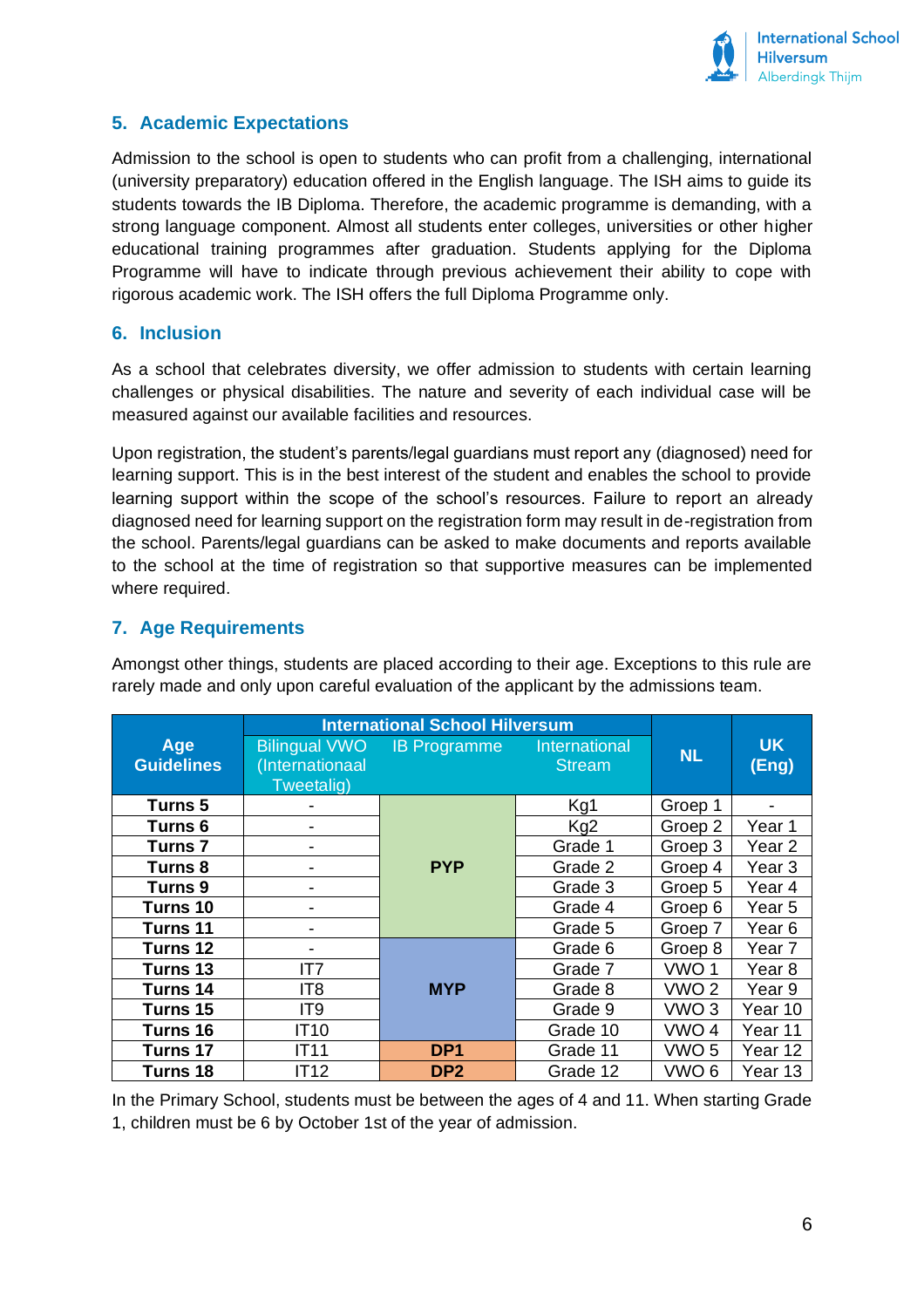

# <span id="page-6-0"></span>**8. Language Requirements (Secondary Only)**

As part of the admissions process through "Open Apply", all parents/legal guardians applying to the Secondary School must complete a Language Portrait. Representing the individual, the Language Portrait is a vital part of the admissions and placement process and will be completed prior to the student entering the school. Parents/legal guardians complete the portrait to ensure that the student is placed appropriately according to their language background.

#### <span id="page-6-1"></span>*8.1.International Stream Specific*

In keeping with the philosophy of international education, the ISH does offer places to international students with a limited command of English, but who can demonstrate a need for international education. This may be the case when, for example, parents/legal guardians come to The Netherlands to work and the student has little or no alternative because of the language barrier or their personal situation. To be allowed to complete the programme, the student in this case must acquire sufficient language skills within a reasonable period of time and demonstrate academic ability, suitable to the level required by the school. In Grades 6-10 the needs of students in the International Stream with a limited command of English are therefore accommodated in special English as an Additional Language (EAL) classes in addition to their regular classroom work. It is the aim of the EAL teacher to bring students to a workable standard as quickly as possible.

The school recognises that classrooms have become a microcosm of global communities, and that this diversity is often reflected in the Multilingualism of our students. Language Acquisition is therefore offered for Dutch, Spanish and French. In the Diploma Programme, school supported mother-tongue self-taught options will be considered.

#### <span id="page-6-2"></span>**9. Enrolment Procedure**

#### <span id="page-6-3"></span>*9.1.Primary Years Programme Specific*

The enrolment procedure for parents/legal guardians of Primary students is as follows:

- 1. All applications are made online through ["Open Apply"](https://ishilversum.openapply.com/pages/6734). The Primary School Administrator has a meeting with parents/legal guardians and the potential student.
- 2. Initial enrolment is by means of an [interest only form](https://ishilversum.openapply.com/roi) on "Open Apply" and does not guarantee a place at ISH;
- 3. Parents/legal guardians need to upload a copy of transcripts and report cards from the previous two years, together with a valid copy of the applicant's passport or ID card. For students under 4, who do not yet have report cards, parents/legal guardians can override the system report request in Open Apply by uploading a blank document. As part of the process, parents/guardians are asked to upload any inclusion support plan that is running at the student's current school, so that we have the option of assessing how we may take this over. Additionally, the current school of the student is asked to complete a questionnaire, which must be completed before placement can be confirmed. Other relevant documents concerning special needs should also be uploaded at this stage;
- 4. There is an administration fee of €150, which will be charged upon definite entry to the school;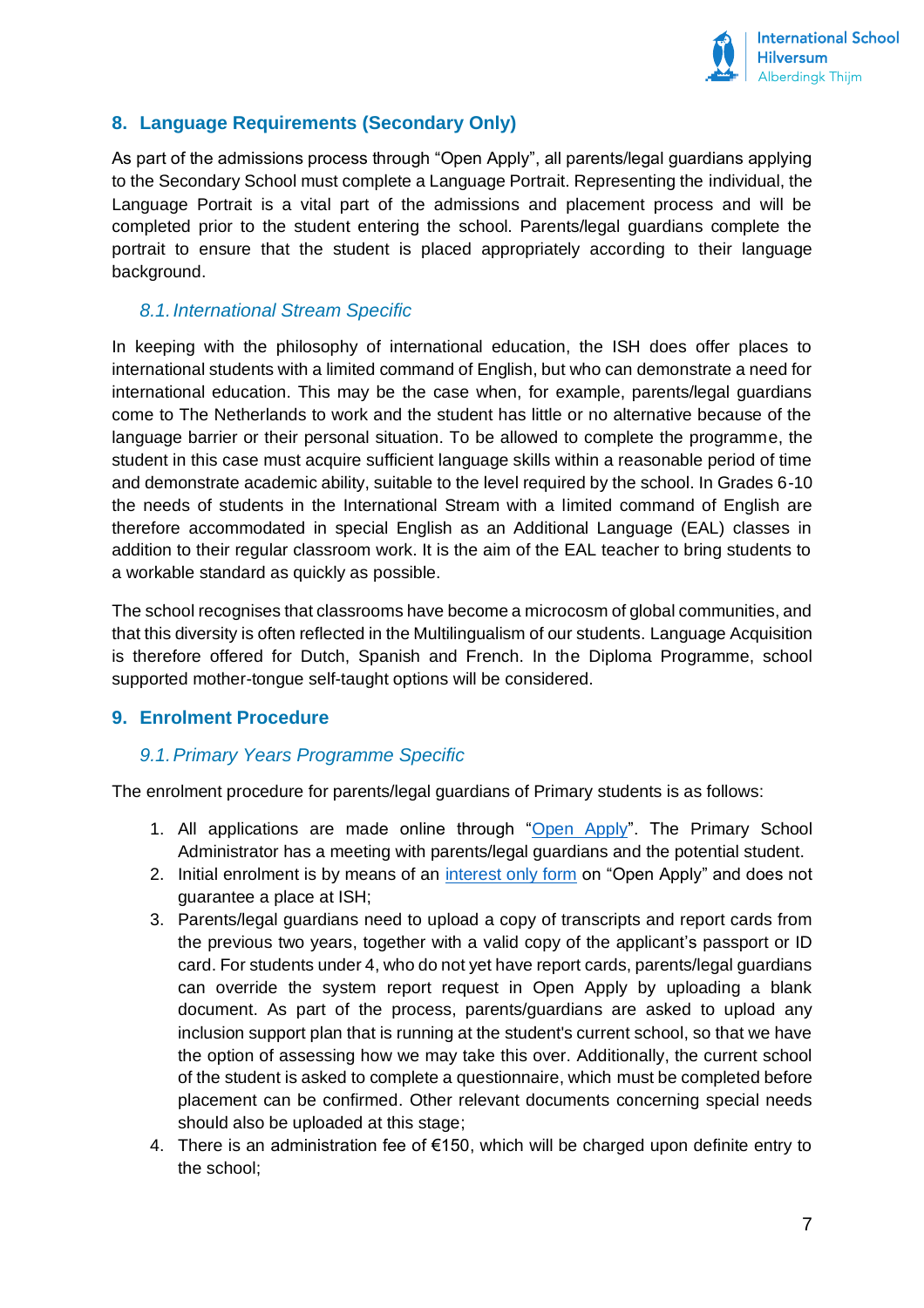

- 5. After acceptance, parents/legal guardians will receive an invoice for payment of tuition according to the current fee structure.
- 6. Parents/legal guardians will be requested to fill out an introduction form, which allows the applicable Classroom Teacher to gain more information about the student upon entry to the school.

## <span id="page-7-0"></span>*9.2.International Stream Secondary Specific*

Enrolment is possible at any time during the school year provided space is available. In order to place students as accurately as possible entrance tests will be administered where necessary. Grade placement depends on an evaluation of the student's transcript of previous academic results, his/her ability to function in English, and the results of any entrance tests (if applicable). The applicant must provide two concurrent years of school records for the period immediately prior to the time of the application.

The enrolment procedure for parents/legal guardians of International Stream students is as follows:

- 1. All applications are made online through ["Open Apply"](https://ishilversum.openapply.com/pages/6734). A visit to the school can be arranged by setting an appointment with the Admissions Officer;
- 2. Initial enrolment is by means of an [interest only form](https://ishilversum.openapply.com/roi) on "Open Apply" and does not guarantee a place at ISH;
- 3. Parents/legal guardians need to upload a copy of transcripts and report cards from the previous two years, together with a valid copy of the applicant's passport or ID card;
- 4. Where necessary, the school will arrange for the student to sit an entrance test and be interviewed;
- 5. There is an initial, non-refundable administration fee of €150, which must be paid before any admissions interview can take place;
- 6. After acceptance, parents/legal guardians will receive an invoice for payment of tuition according to the current fee structure.

The International Stream does not work with waiting lists. If entry is denied for any reason, the application procedure is stopped. Families may re-apply at a later time, if the situation changes. No administration fee is charged for re-applicants.

#### <span id="page-7-1"></span>*9.3.Bilingual VWO Specific*

Bilingual VWO students generally join the school in the first year of Secondary (i.e. Grade 7, typically aged 12). The application procedure follows the regular application pattern of all schools in the region, including the completion of registration by a certain time (usually in March).

The enrolment procedure for parents/legal guardians of IT students is as follows:

- 1. All applications are made online through ["Open Apply"](https://ishilversum.openapply.com/pages/6734). Beforehand, Bilingual Stream Students have the opportunity to visit the school during the Open Day and/or an additional "Open Les Middag";
- 2. Initial enrolment is by means of an [Application Form](https://ishilversum.openapply.com/) on "Open Apply" and does not guarantee a place at ISH;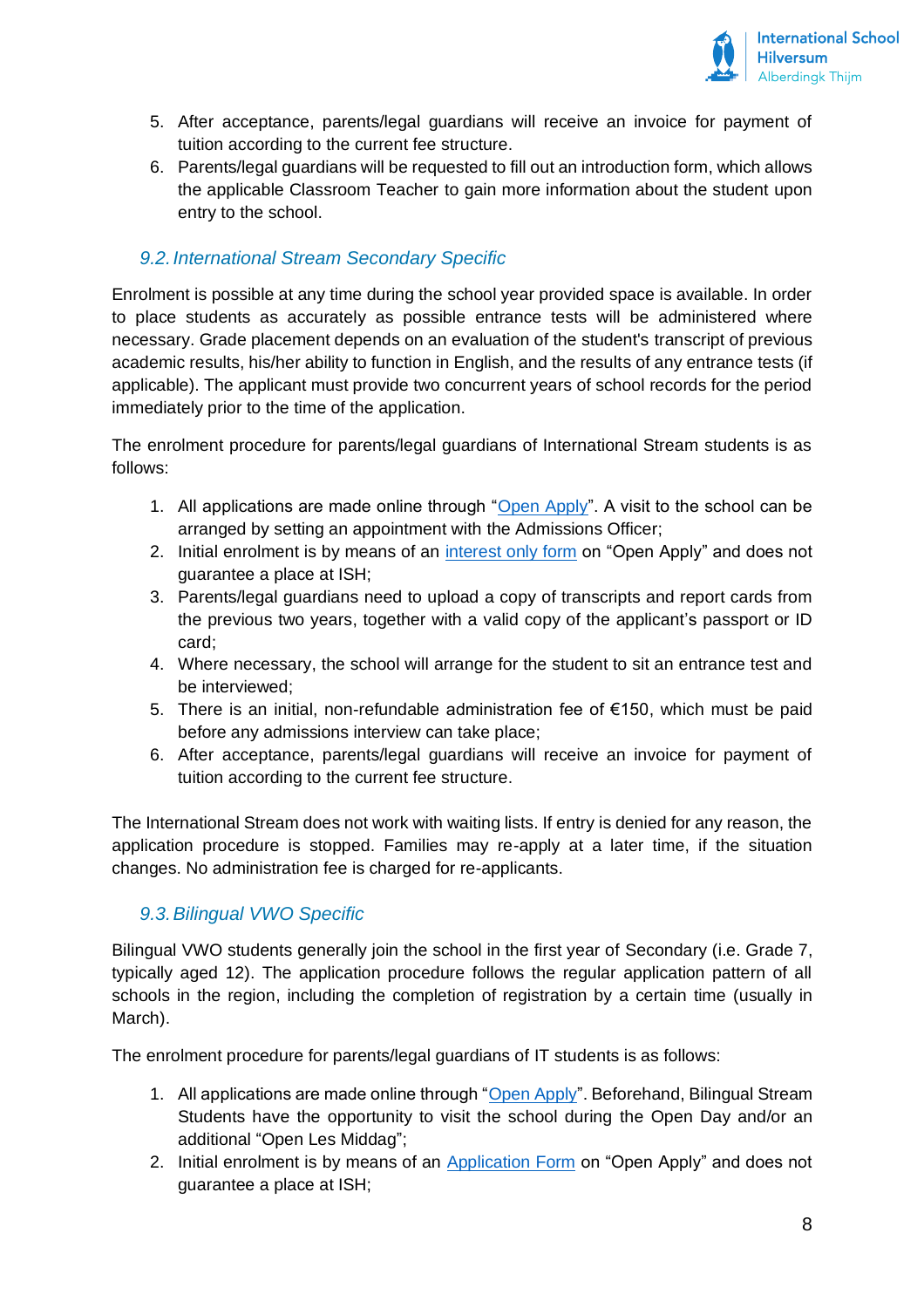

- 3. Parents/legal guardians need to upload the official advice from the primary school (VWO only), together with a valid copy of the applicant's Dutch passport or ID card;
- 4. Where the school deems it necessary, students who apply for the Bilingual Stream may be invited for an interview with the school prior to acceptance;
- 5. After acceptance, parents/legal guardians will receive an invoice for payment of tuition according to the current fee structure.

#### <span id="page-8-0"></span>**10.School Fees**

The school's fees are available on the school's [website.](https://www.ishilversum.nl/admissions/school-fees)

For student's starting or leaving during the academic year, the following payment conditions become applicable:

| Of the School Fees to be paid: |                        |                       |  |  |  |  |
|--------------------------------|------------------------|-----------------------|--|--|--|--|
| Month:                         | <b>Starting Month:</b> | <b>Leaving Month:</b> |  |  |  |  |
| August                         | 100%                   | 50%                   |  |  |  |  |
| September                      | 100%                   | 50%                   |  |  |  |  |
| October                        | 90%                    | 50%                   |  |  |  |  |
| November                       | 80%                    | 50%                   |  |  |  |  |
| December                       | 70%                    | 50%                   |  |  |  |  |
| January                        | 60%                    | 60%                   |  |  |  |  |
| February                       | 50%                    | 70%                   |  |  |  |  |
| March                          | 40%                    | 80%                   |  |  |  |  |
| April                          | 30%                    | 90%                   |  |  |  |  |
| May                            | 20%                    | 100%                  |  |  |  |  |
| June                           | 10%                    | 100%                  |  |  |  |  |
| July                           | 10%                    | 100%                  |  |  |  |  |

## <span id="page-8-1"></span>**11.Policy Review**

Towards the end of each academic year, all policies are updated (where appropriate). A formal whole policy review takes place every five years as part of the 5-year strategic plan cycle.

The IB Mission Statement; the UN Convention of the Rights of the Child; the CIS Code of Ethics and the 'Stichting Alberdingk Thijm Scholen' (ATS) Mission and Vision are consulted for the writing and review of all policies.